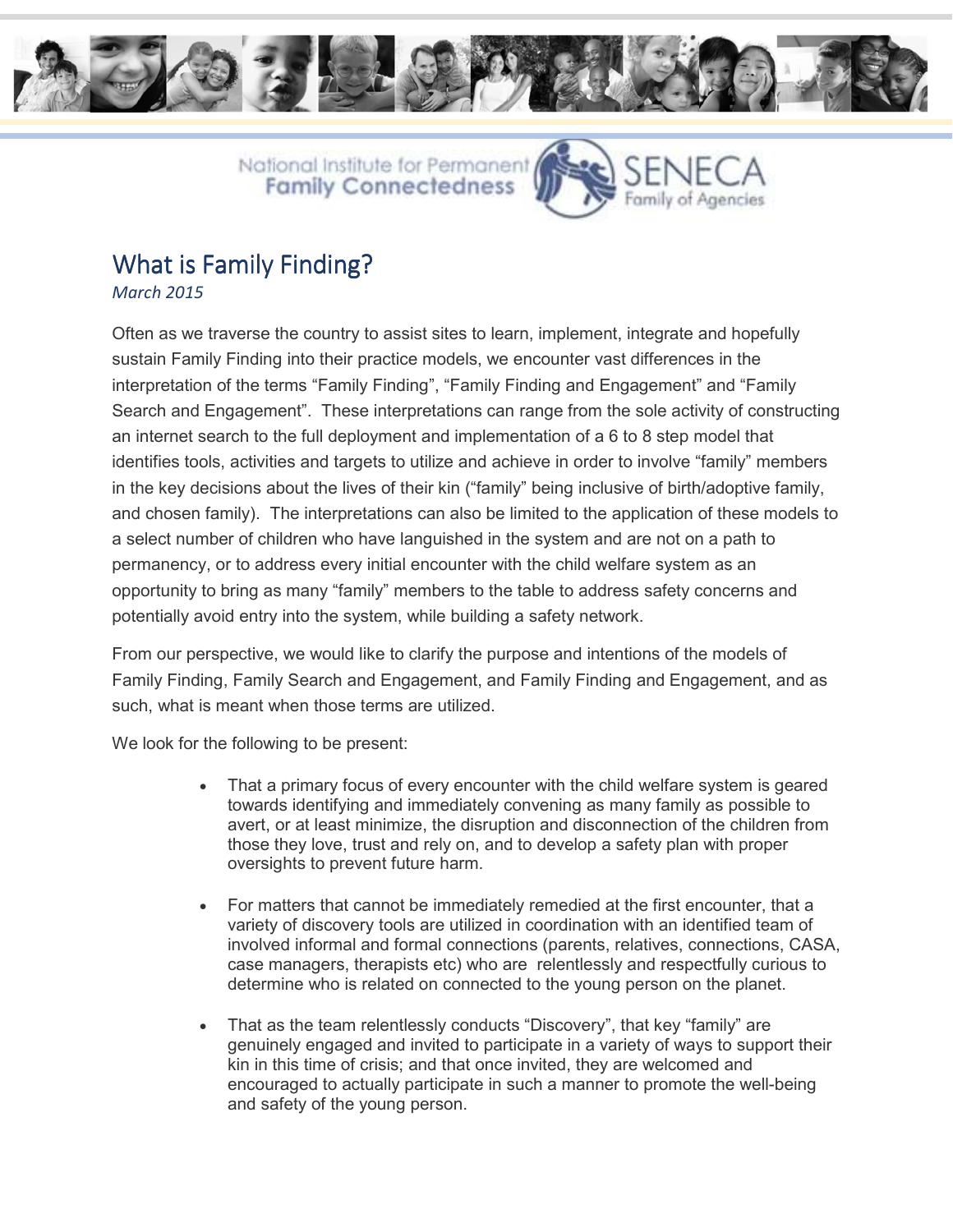- That a group of caring adults (referred to here as an enduring natural support network) is formed to participate in the planning and decision making as the day to day experience of their kin, as well as to their sustained safe exit from the foster care system. That this exit be based on the establishment of an enduring relationship with at least one adult who will act in the role of a parent that both the young person and adult are committed to, and that this enduring support network will follow.
- That once a plan to attain legal permanence has been achieved, the enduring natural support network will develop, monitor and participate in a plan to ensure that the young person is safe and well, and will include at least two back-up plans that the group has identified, just in case...

The list above are broad brush strokes of the approaches; in finer details we look to ensure that young people and families are supported by permanency competent workforce (inclusive of those who care for children or provide therapeutic services) that assists children and families to clarify and integrate their losses and traumatic history in order to attain a readiness to successfully engage in the reciprocal relationships that produce permanency. We also strive to create support networks that affirm the young person's identity, sexual orientation and gender expression to promote the young person's ability to safely clarify the same for his/herself. We support the development of supervision and coaching within an environment that promotes the practice and constantly attends to the individual and systemic barriers that interfere with this approach.

Ultimately, the goal of the Family Finding approaches is to create a robust asset base of support for every young person and family touched by the child welfare system, and that the asset base is respectfully engaged, welcomed and encouraged to participate in the support of the young person while developing and determining the plans for their future. This can be achieved for every child in danger of or entering the system, as well as for children languishing in the system.

Therefore, when one asks the question of whether "Family Finding" has been done, from the viewpoint of those who have developed, taught/trained and led implementation of the approaches in sites across the United States and internationally, the answer is yes **only** when the above steps have been completed. If only the first step, or a portion of the first step has been completed, from our perspective, then Discovery is being accomplished, but "Family Finding" has not. Furthermore, if a site says we already do "Family Finding" here, but have children languishing in care that do not have an activated asset base of support who keeps them connected and is relentlessly determined to attain permanence no matter what, then there is still (perhaps much) work to do. If children enter care without consistently embracing and involving relatives and connections who can support them and are brought to the table on the behalf of their kin, then there is still (perhaps much) work to do. If Dependency and Delinquency Courts (as well as the legal advocates) do not oversee and ensure this practice happen for every child served, there is much work to do.